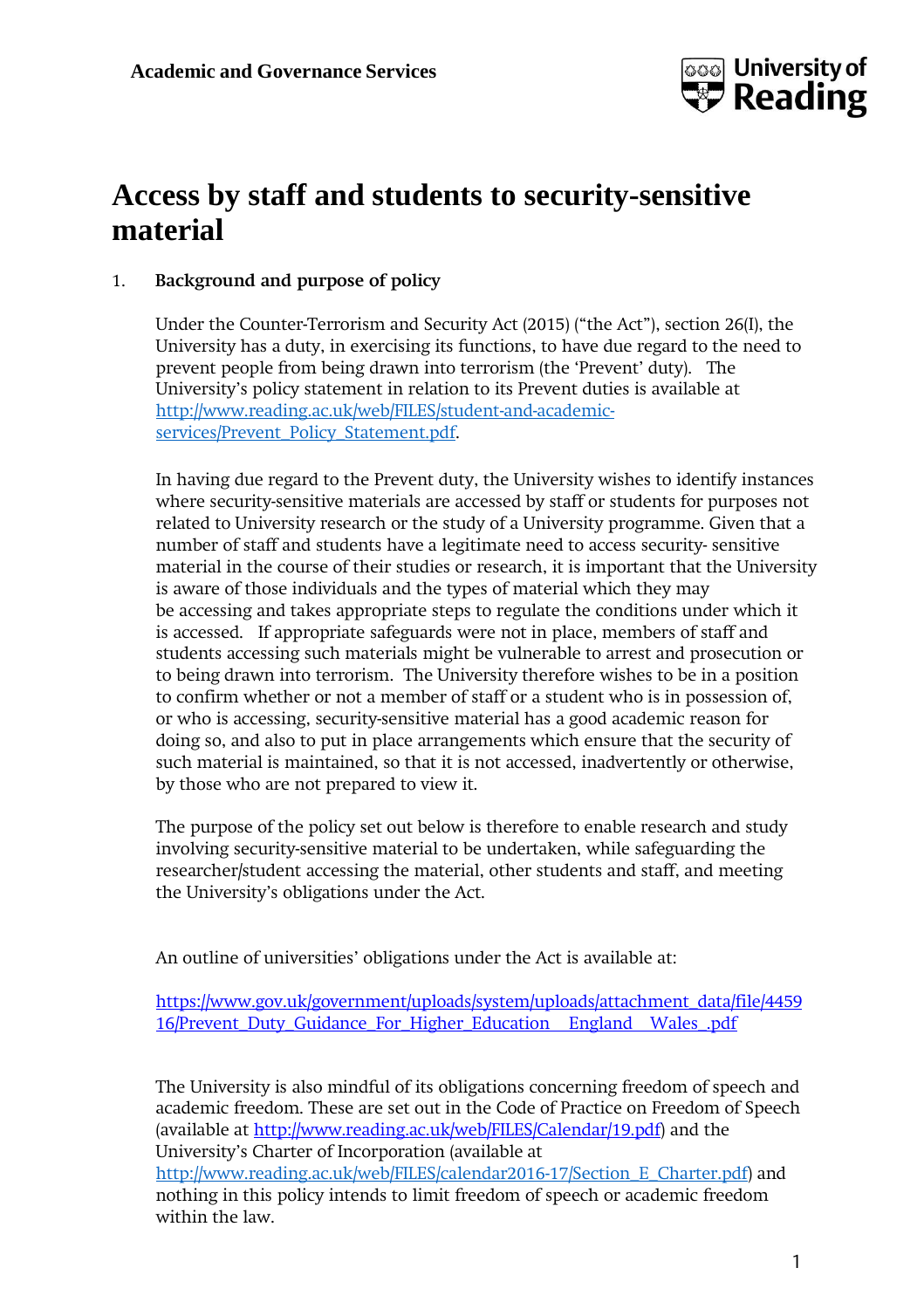This policy also reflects the provisions set out in the University's IT Regulations for the Use of University of Reading's IT Facilities and Systems, available at:

[http://www.reading.ac.uk/web/FILES/Calendar2015-](http://www.reading.ac.uk/web/FILES/Calendar2015-16/Section_G_6_Regulations_for_the_Use_of_the_University_of_Reading%27s_IT_Facilities_and_Systems.pdf)

[16/Section\\_G\\_6\\_Regulations\\_for\\_the\\_Use\\_of\\_the\\_University\\_of\\_Reading's\\_IT\\_Facili](http://www.reading.ac.uk/web/FILES/Calendar2015-16/Section_G_6_Regulations_for_the_Use_of_the_University_of_Reading%27s_IT_Facilities_and_Systems.pdf) [ties\\_and\\_Systems.pdf](http://www.reading.ac.uk/web/FILES/Calendar2015-16/Section_G_6_Regulations_for_the_Use_of_the_University_of_Reading%27s_IT_Facilities_and_Systems.pdf)

## 3. **Scope**

This policy applies to all staff and students, who, as part of their academic work intend to access or are accessing security-sensitive material. 'Security-sensitive' material includes, but is not limited to:

- $\Theta$  material which might be thought to encourage the commission, preparation or instigation of acts of terrorism,
- material which would be useful in the commission of acts of terrorism,
- material which glorifies acts of terrorism.

Security authorities may also consider material relating to animal rights extremism as falling within the definition security-sensitive material.

If you are in any doubt as to whether material you wish to access is considered to be security-sensitive, you should seek advice from:

- (a) if you are an undergraduate or taught postgraduate student, the School Director of Teaching and Learning of the School responsible for the relevant module;
- (b) if you are a postgraduate research student, your supervisor or School Director of Postgraduate Research Studies;
- (c) if you are a member of staff undertaking academic or academic-related work, your Head of School; and
- (d) exceptionally, if you are a member of staff undertaking other work where you may access security-sensitive material, your line manager or your Head of Function.

Undergraduate and taught postgraduate students are informed of this policy via internal communications and on the Reading University Student Essentials website [http://student.reading.ac.uk/essentials.](http://student.reading.ac.uk/essentials) Postgraduate research students are informed of this policy in the Code of Practice for Research Students [http://www.reading.ac.uk/web/FILES/qualitysupport/cop\\_resstudents.pdf](http://www.reading.ac.uk/web/FILES/qualitysupport/cop_resstudents.pdf) and members of academic staff in [https://www.reading.ac.uk/internal/res/ResearchEthics/reas-](https://www.reading.ac.uk/internal/res/ResearchEthics/reas-REethicshomepage.aspx)[REethicshomepage.aspx.](https://www.reading.ac.uk/internal/res/ResearchEthics/reas-REethicshomepage.aspx)

Nothing in this policy supersedes or circumvents any requirement to seek from the Research Ethics Committee approval for research where such approval is normally required. The Research Ethics Committee will not grant approval to research that falls within the scope of this policy unless the process set out at paragraph 5 below has been followed.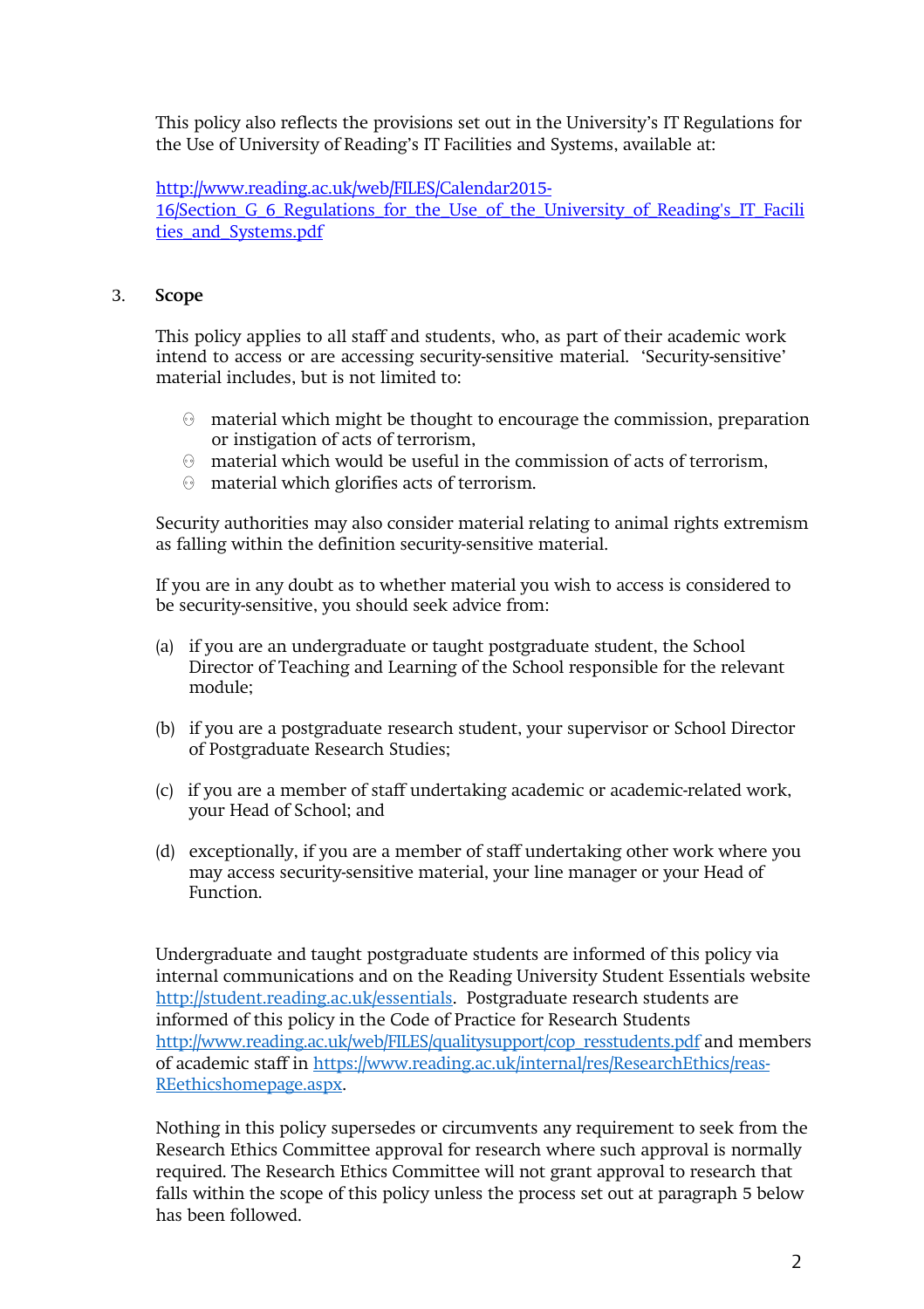#### 4. **Arrangements for access to security-sensitive material**

Where a student or member of staff has good reason to access security-sensitive material for the purposes of their studies or research, he or she will be required to access such material only via a designated University-owned computer supported by the University's central IT Department. Access via any personally-owned device is not permitted. The provisions of the University's IT Regulations (see section 1 above) will apply in all cases.

Where a student or member of staff has good reason to store such sensitive material, only designated network-attached file storage services provided and managed by the central IT Department may be used for this purpose. Use of locallyattached or personally-owned file storage is not permitted. The University's IT Department must be consulted in such instances, and will need to understand for how long such material needs to be retained.

Where it is appropriate to do so, staff and students will be required to access such material in a secure setting, where the material cannot be accessed or inadvertently seen by other students. Details of that secure setting, or the arrangements for ensuring the material is not inadvertently or inappropriately disseminated, will be agreed. The material must not be shared or exchanged with persons other than the supervisor and other designated members of staff.

The provisions in the University's IT Regulations concerning the monitoring of IT facilities will apply in all instances: see Section 9 in http://www.reading.ac.uk/web/FILES/its/Section G 6 Regulations for the Use of t [he\\_University\\_of\\_Reading's\\_IT\\_Facilities\\_and\\_Systems\\_01.pdf.](http://www.reading.ac.uk/web/FILES/its/Section_G_6_Regulations_for_the_Use_of_the_University_of_Reading%27s_IT_Facilities_and_Systems_01.pdf)

Staff and students are required to confirm their assent to the arrangements set out in the IT Regulations before any material is accessed.

Students and staff are reminded that, as part of their research, they may view distressing material. The University takes seriously its obligations to safeguard the wellbeing of its students and staff. Students may access support via the Counselling and Wellbeing Service, should they wish to do so. Students will also be required to discuss their work or research with their supervisor or equivalent, and will be encouraged to raise any concerns at the earliest opportunity in order that the University can provide appropriate and reasonable support. Staff may access support via the employee assistance programme, details of which can be obtained from the HR webpages. Staff are also encouraged to speak to their manager or Head of School.

## *Material which may fall outside the established law*

The University makes a distinction between security-sensitive material which may interact with its obligations concerning the Prevent duty, and that material which may also contravene the established law.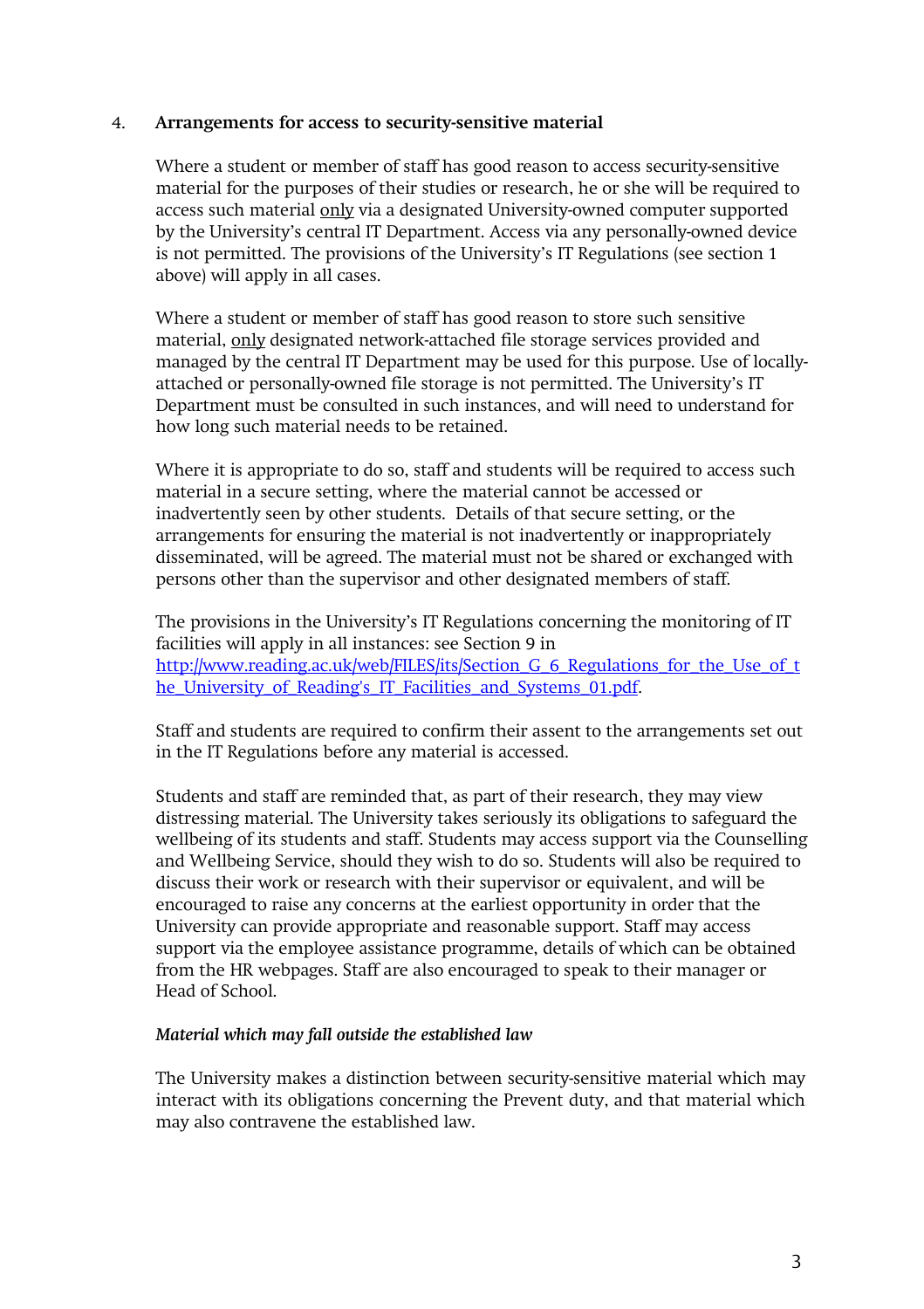If anyone involved in the operation of this policy, whether those making a request, those considering it or any other party, is concerned that access to the material may contravene the established law, such concerns must be made known to the Teaching and Learning Dean or the Dean for Postgraduate Research Studies. He or she will seek appropriate advice, which may be from external organisations, before determining whether the material may be accessed.

### 5. **Process**

#### 5.1 *Undergraduate and taught postgraduate students*

The following process must be followed in all cases where an undergraduate or taught postgraduate student wishes to access security-sensitive material for the purposes of their studies or research:

- a) At the earliest opportunity, the student must consult the School Director of Teaching and Learning of the School responsible for the relevant module, and outline the intended topic for research, its rationale, and indicate the websites or other materials likely to be accessed. It is understood that this may change during the research project or relevant period of study, in which case the student must notify the School Director of Teaching and Learning of the changed parameters and the reason for the change (see (f) below).
- b) Following this consultation, the student is required to submit to the School Director of Teaching and Learning the form 'Access to security-sensitive material', which requires information on:
	- o the subject and scope of research
	- o an indicative list of material to be accessed.

The student will be required to confirm assent to the conditions which will apply to accessing the material, including the requirement that only designated University-owned IT equipment may be used for accessing and/or storing such material, that the material can only be accessed in a secure environment/in an agreed manner, that the material cannot be shared or exchanged, and that the access to materials will be monitored.

c) The School Director of Teaching and Learning considers and, if appropriate, recommends to the designated Teaching and Learning Dean (being at the date of this policy Dr David Carter whose email address is [d.m.carter@reading.ac.uk\)](mailto:d.m.carter@reading.ac.uk) for whom the other Teaching and Learning Deans serve as alternates, approval of research into the topic and access to websites of a sensitive nature. The Teaching and Learning Dean will consider and, if appropriate, approve the recommendation, and will forward the signed form to the Prevent Duty Compliance Officer (being at the date of this policy Jack Paulley whose email address is *j.paulley@reading.ac.uk*) who will forward a copy of the form to the Director of IT.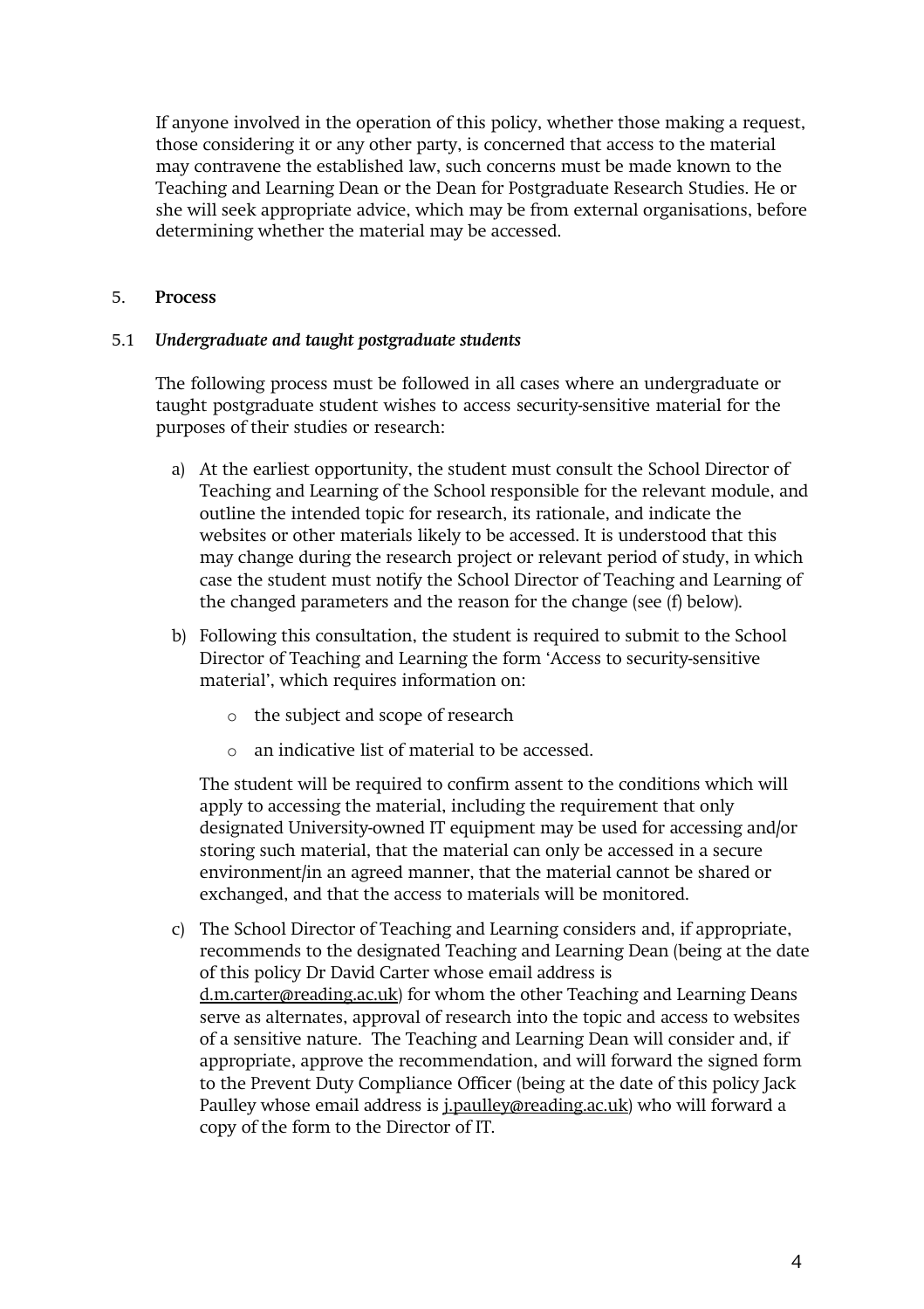- d) The Prevent Duty Compliance Officer informs the student of the Teaching and Learning Dean's decision, the arrangements for accessing and/or storing security-sensitive material, the conditions which apply to accessing securitysensitive material, and the consequences of breaching the conditions. The following conditions will normally apply:
	- i. Security-sensitive material will be accessed through, and stored on, designated University-owned IT equipment supported by the University's central IT Department, and not on any personallyowned device or locally-attached storage;
	- ii. the material will be viewed in a secure, or other agreed, setting, where the material cannot be accessed by other students;
	- iii.the material must not be shared or exchanged with persons other than the supervisor and other designated members of staff;
	- iv. printed material of a sensitive nature must be held in a secure place
	- v. the provisions of the University's IT Regulations (Section 9) relating to Monitoring will apply;
	- vi.the student's arrangements for holding and accessing material and the material accessed online may be audited by the University Security Manager, and the audit may involve interviews with the student and/or supervisor;
	- vii. the University may share information with the Higher Education Funding Council for England (HEFCE), Office for Students, Counter-Terrorist Unit and other relevant authorities, where it is lawful and appropriate for it to do so.
- e) The Prevent Duty Compliance Officer records the decision on a dedicated database and enters a note on the SPR Notes field on RISIS stating 'Approved to access security-sensitive material; if necessary, contact the Prevent Duty Compliance Officer'. The record and associated documentation is retained for a period of 6 years from the point of termination of the relationship with the student, unless a longer period of retention is required by law, any other relevant legislation, or by order of a court.
- f) If the intended scope of the research and access to security-sensitive material changes during the research project or relevant period of study, the student must immediately notify the School Director of Teaching and Learning of the changed parameters and the reason for the change. The decision to permit access to security-sensitive material will be reviewed.
- g) In the event that a student breaches the conditions for access to securitysensitive material, the Teaching and Learning Dean may determine that consent for the access to security-sensitive material be withdrawn, which may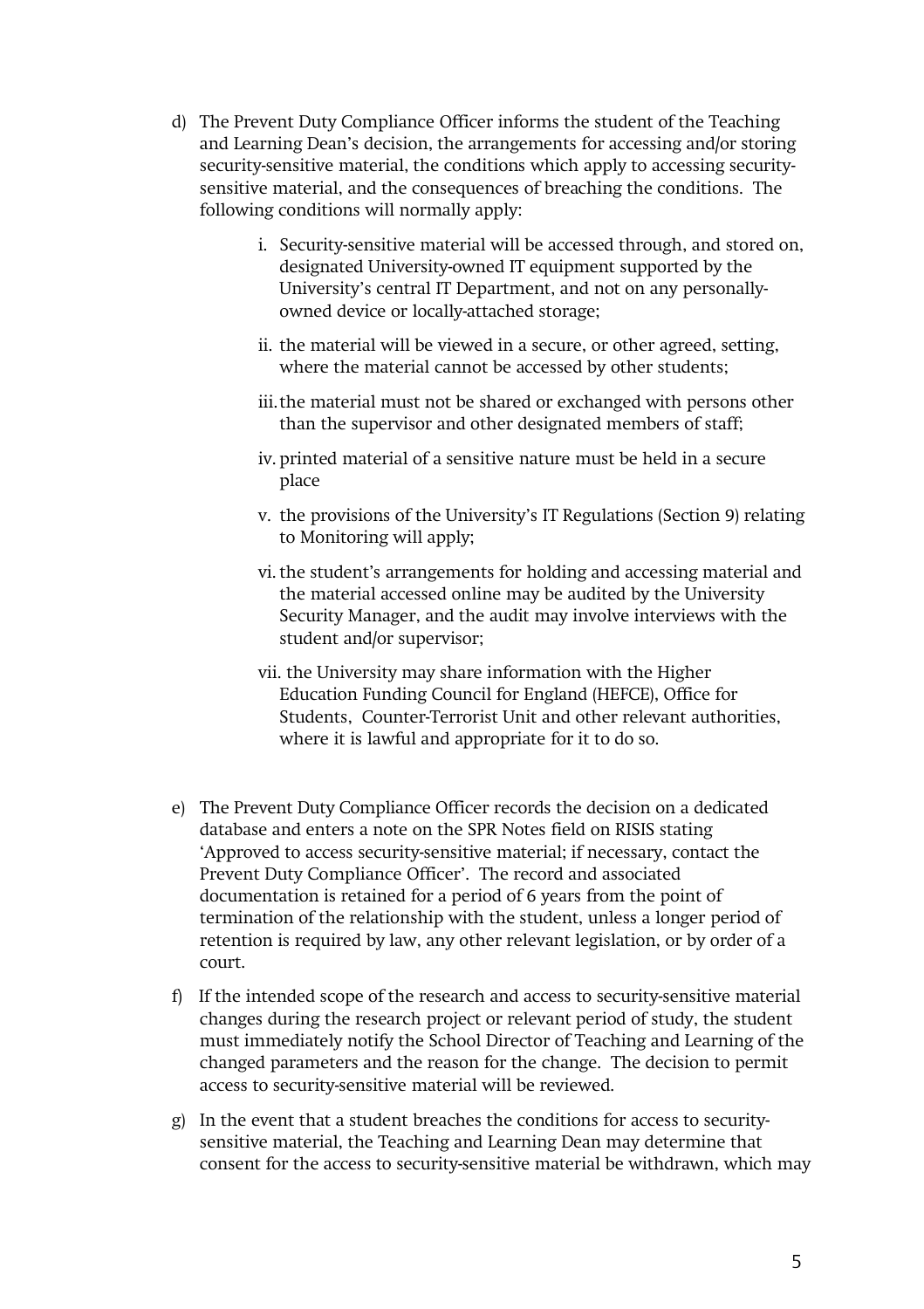entail the student not being able to continue with the research topic. If such breaches also contravene the University's IT Regulations the provisions in those Regulations regarding infringement will also apply.

#### 5.2 *Postgraduate research students*

The following process must be followed in all cases where a postgraduate student wishes to access security-sensitive material for the purposes of their studies or research:

- a) At the earliest opportunity, the student must consult his or her supervisor or School Director of Postgraduate Research Studies, and outline, in relation to the larger research topic, the rationale for accessing security-sensitive material, and indicate the websites or other materials likely to be accessed. It is understood that this may change during the research project, in which case the student must notify his or her supervisor and School Director of Postgraduate Research Studies of the changed parameters and the reason for the change. In this event, the decision to permit access to security-sensitive material will be reviewed.
- b) Following this consultation, the student is required to submit to the School Director of Postgraduate Research Studies the form 'Access to securitysensitive material', which requires information on:
	- o the subject and scope of research
	- o an indicative list of material to be accessed.

The student will be required to confirm assent to the conditions which will apply to accessing the material, including the requirement that only designated University-owned IT equipment may be used for accessing and/or storing such material, that the material can only be accessed in a secure environment/in an agreed manner, that the material cannot be shared or exchanged, and that the access to materials will be monitored.

- c) The School Director of Postgraduate Research Studies considers and, if appropriate, recommends to the Dean of Postgraduate Research Studies (with a designated Teaching and Learning Dean acting as an alternate), approval of research into the topic and access to material and websites of a sensitive nature. The Dean of Postgraduate Research Studies will consider and, if appropriate, approve the recommendation, and will forward the signed form to the Prevent Duty Compliance Officer (being at the date of this policy Jack Paulley whose email address is *j.paulley@reading.ac.uk*), who will forward a copy of the form to the Director of IT.
- d) The Prevent Duty Compliance Officer informs the student of the decision of the Dean of Postgraduate Research Studies, and the arrangements for accessing and/or storing security-sensitive material, the conditions which apply to accessing security-sensitive material, and the consequences of breaching the conditions. The following conditions will normally apply: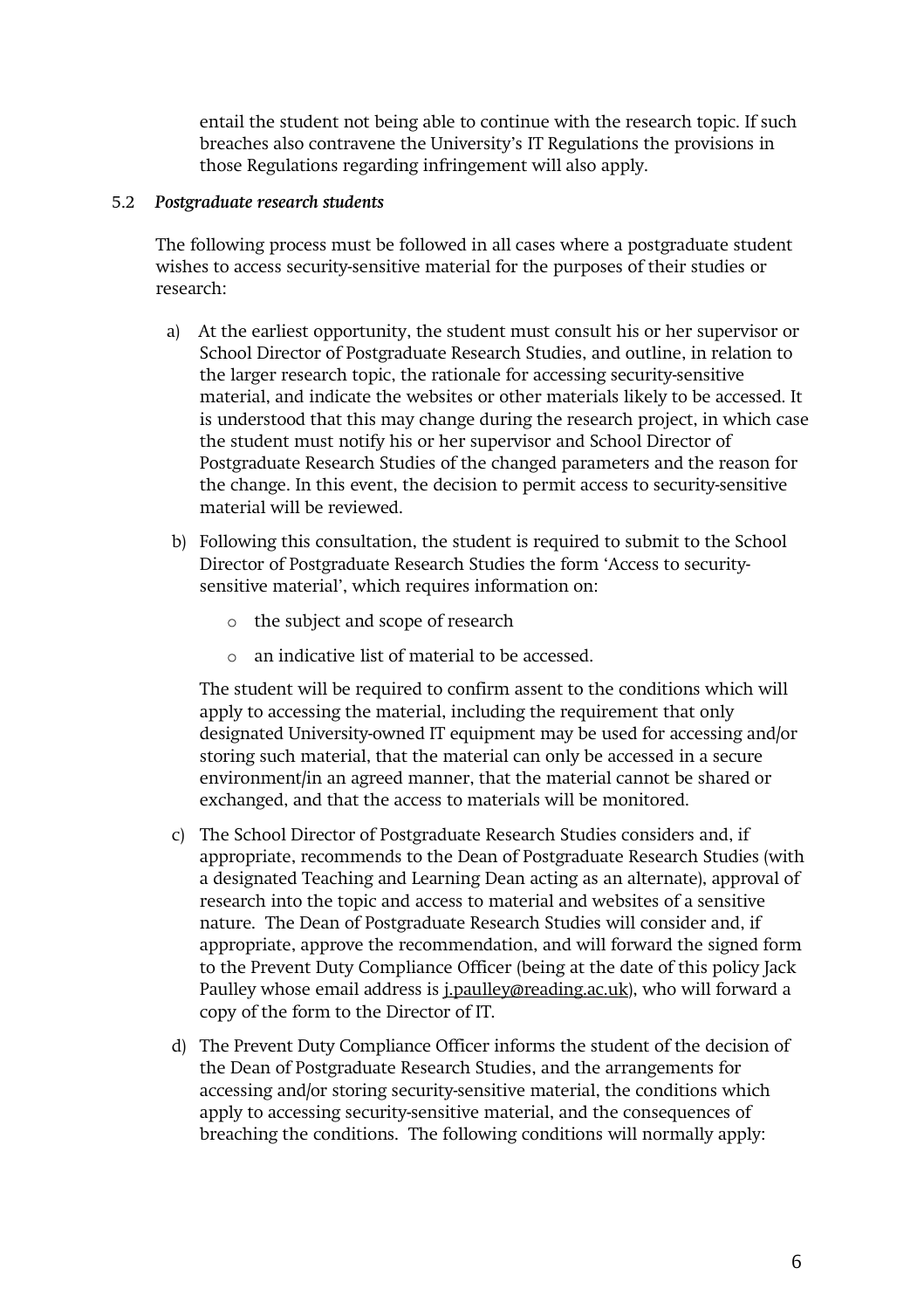- i. Security-sensitive material will be accessed through, and stored on, designated University-owned IT equipment supported by the University's central IT Department, and not on any personallyowned device or locally-attached storage;
- ii. the material will be viewed in a secure, or other agreed, setting, where the material cannot be accessed by other students;
- iii.the material must not be shared or exchanged with persons other than the supervisor and other designated members of staff;
- iv. printed material of a sensitive nature must be held in a secure place
- v. the provisions of the University's IT Regulations (Section 9) relating to Monitoring will apply;
- vi.the student's arrangements for holding and accessing material and the material accessed online may be audited by the University Security Manager, and the audit may involve interviews with the student and/or supervisor;
- vii. the University may share information with the Higher Education Funding Council for England (HEFCE), Office for Students, Counter-Terrorist Unit and other relevant authorities, where it is lawful and appropriate for it to do so.
- e) The Prevent Duty Compliance Officer records the decision on a dedicated database and enters a note on the SPR Notes field on RISIS stating 'Approved to access security-sensitive material; if necessary, contact Prevent Duty Compliance Officer'. The record and associated documentation is retained for a period of 6 years from the point of termination of the relationship with the student, unless a longer period of retention is required by law, any other relevant legislation, or by order of a court.
- f) If the intended scope of the research and access to security-sensitive material changes during the research project or relevant period of study, the student must immediately notify the School Director of Postgraduate Research Studies of the changed parameters and the reason for the change. The decision to permit access to security-sensitive material will be reviewed.
- g) In the event that a student breaches the conditions for access to securitysensitive material, the Dean of Postgraduate Research Studies may determine that consent for the access to security-sensitive material be withdrawn, which may entail the student not being able to continue with the research topic. If such breaches also contravene the University's IT Regulations the provisions in those Regulations regarding infringement will also apply.
- 5.3 *Staff*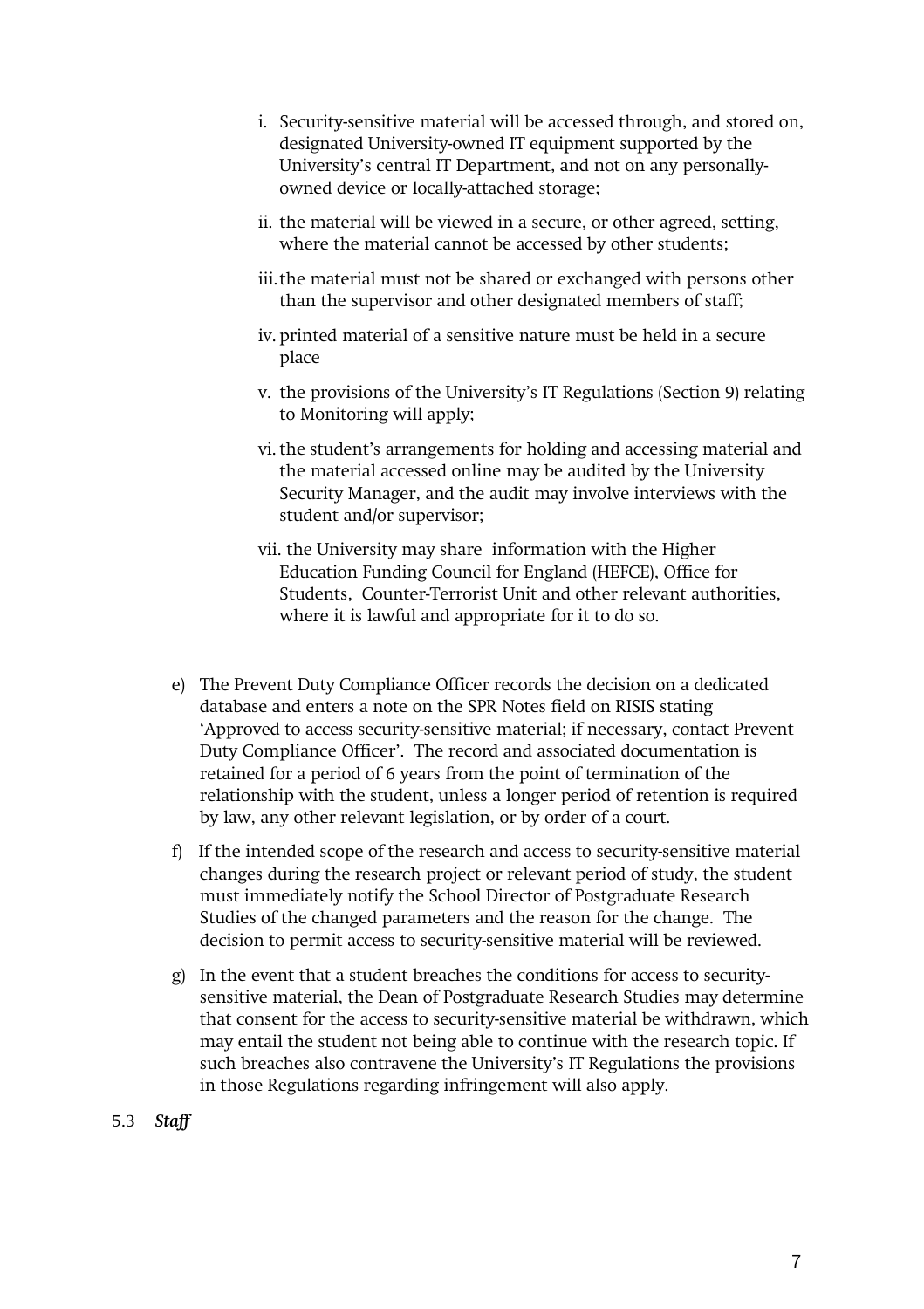The following process must be followed in all cases where a member of staff wishes to access security-sensitive material for the purposes of their preparation of teaching or their research:

- a) The member of staff is required to submit to Head of School the form 'Access to security-sensitive material', which requires information on:
	- o the subject and scope of research
	- o an indicative list of material to be accessed.

The member of staff will be required to confirm assent to the conditions which will apply to accessing the material, including the requirement that only designated University-owned IT equipment may be used for accessing and/or storing such material, that the material can only be accessed in a secure environment/in an agreed manner, that the material cannot be shared or exchanged, and that the access to materials will be monitored.

- b) The Head of School considers and, if appropriate, recommends to the Dean of Postgraduate Research Studies (with a designated Teaching and Learning Dean acting as an alternate), approval of research into the topic and access to material and websites of a sensitive nature. The Dean of Postgraduate Research Studies will consider and, if appropriate, approve the recommendation, and will forward the signed form to the Prevent Duty Compliance Officer (being at the date of this policy Jack Paulley whose email address is *j.paulley@reading.ac.uk*), who will forward a copy of the form to the Director of IT.
- c) The Prevent Duty Compliance Officer informs the member of staff of the decision of the Dean of Postgraduate Research Studies, the arrangements for accessing and/or storing security-sensitive material, the conditions which apply to accessing security-sensitive material, and the consequences of breaching the conditions. The following conditions will normally apply:
	- i. Security-sensitive material will be accessed through, and stored on, designated University-owned IT equipment supported by the University's central IT Department, and not on any personallyowned device or locally-attached storage;
	- ii. the material will be viewed in a secure, or other agreed, setting, where the material cannot be accessed by other students;
	- iii.the material must not be shared or exchanged with other persons unless specific permission has been given;
	- iv. printed material of a sensitive nature must be held in a secure place
	- v. the provisions of the University's IT Regulations (Section 9) relating to Monitoring will apply;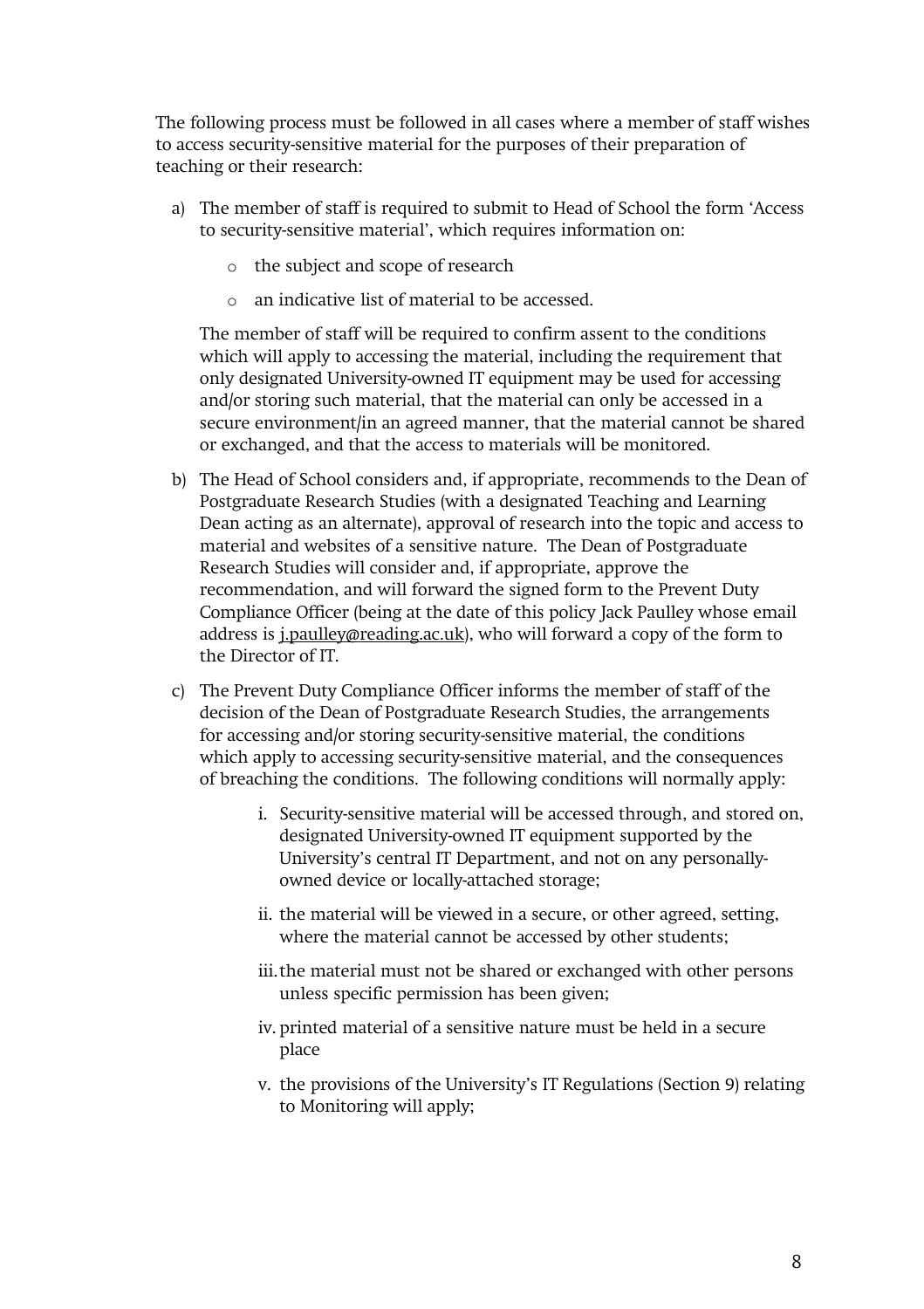- vi.the member of staff's arrangements for holding and accessing material and the material accessed online may be audited by the University Security Manager, and the audit may involve interviews with the member of staff;
- vii. the University may share information with the Higher Education Funding Council for England (HEFCE), Office for Students, Counter-Terrorist Unit and other relevant authorities, where it is lawful and appropriate for it to do so.
- d) The Prevent Duty Compliance Officer records the decision on a dedicated database. The record and associated documentation is retained for a period of 6 years from the point of termination of the relationship with the member of staff, unless a longer period of retention is required by law, any other relevant legislation, or by order of a court.
- e) If the intended scope of the research and access to security-sensitive material changes during the research project or relevant period of study, the member of staff must immediately notify the Head of School of the changed parameters and the reason for the change. The decision to permit access to security-sensitive material will be reviewed.
- f) In the event that a member of staff breaches the conditions for access to security-sensitive material, the Dean of Postgraduate Research Studies may determine that consent for the access to security-sensitive material be withdrawn, which may entail the member of staff not being able to continue with the research. If such breaches also contravene the University's IT Regulations the provisions in those Regulations regarding infringement will also apply.
- g) Members of the Vice-Chancellor's Office, if acting in their capacity as an academic member of staff, will follow the process set out above by which they are required to submit to the relevant Head of School the form 'Access to security-sensitive material'. Otherwise, a member of the Vice-Chancellor's Office must get approval from the Vice-Chancellor. In the event that the Vice-Chancellor wishes to access security-sensitive material, he must obtain approval from the President of Council.

## 6. **Appeals**

A student or member of staff who wishes to appeal against the decision of the Teaching and Learning Dean or Dean of Postgraduate Research Studies in relation to access to security-sensitive material should submit a statement explaining the basis of their appeal to the Student Appeals and Academic Misconduct Officer (being at the date of this policy Claire Hall whose email address is [c.hall@reading.ac.uk\)](mailto:c.hall@reading.ac.uk) Claire Hall. The appeal will be determined, in the case of a student (including postgraduate research students), by the Pro-Vice Chancellor (Teaching and Learning) and, in the case of a member of staff, the Pro-Vice-Chancellor (Research and Innovation). Other Pro-Vice-Chancellors act as alternates.

#### 7. **Monitoring**